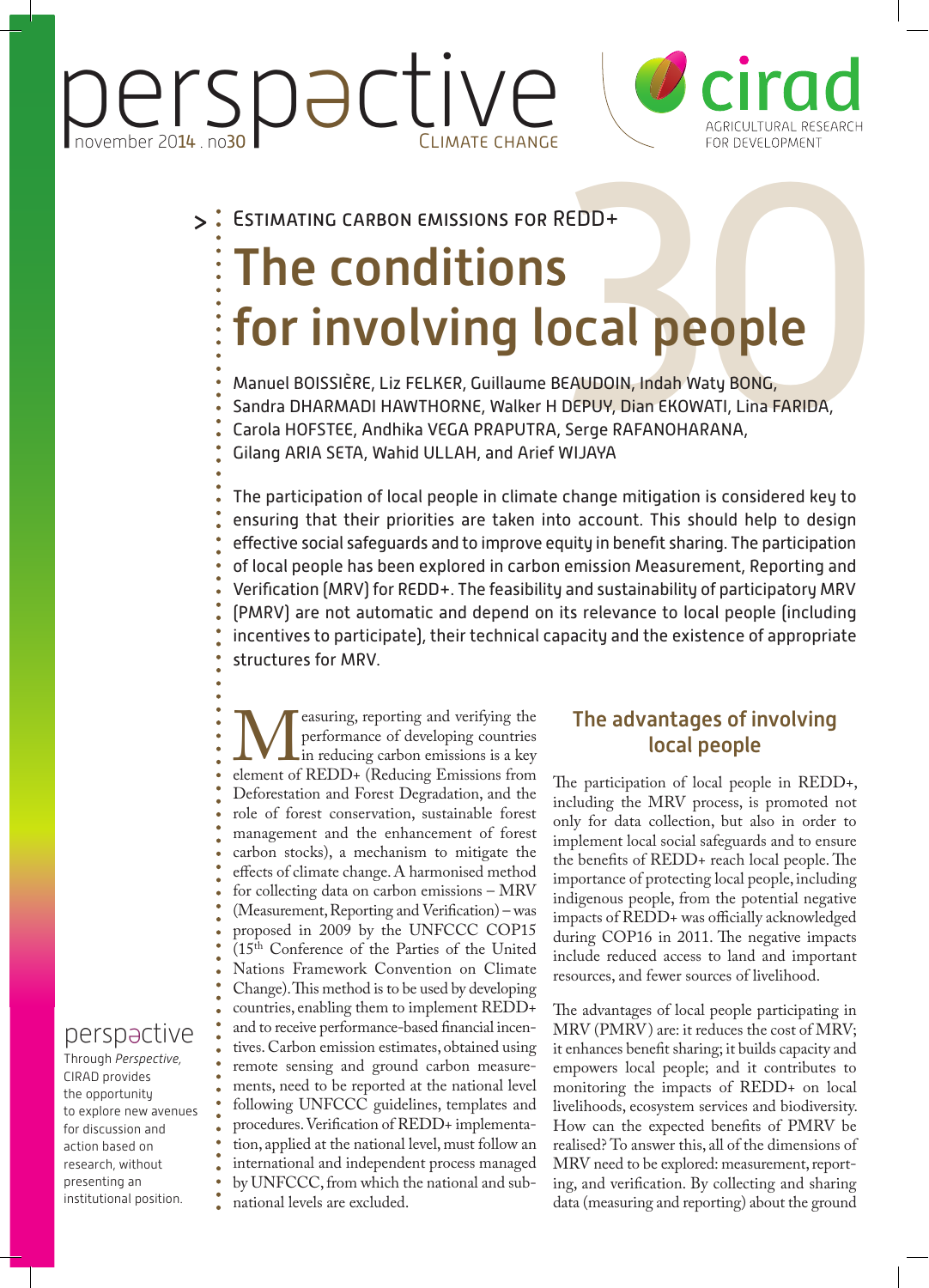> **The participation of local people may increase their opportunity to access REDD+ benefits**

conditions in their territory, including carbon stocks, land cover change and the drivers of these changes, local people may increase their influence when negotiating alternative livelihood activities and incentives that reduce deforestation and forest degradation. Participatory verification could also help local people to: build trust and partnerships with REDD+ institutions; complement nationally aggregated data, so that it better reflects local realities; advise on issues such as permanence and leakage; and provide feedback on the effectiveness of social and ecological safeguards and equitable benefit distribution. But the participation of local people should be not taken for granted.

## Four enabling conditions

A project was conducted in Indonesia to investigate the feasibility of involving local people in MRV (see box p. 4). Indonesia offers an interesting example, as it is relatively advanced in terms of readiness for REDD+, evidenced in its existing policy, legal and institutional infrastructures and pilot project implementation. The Indonesian REDD+ Agency, created in 2013, has highlighted MRV as a prerequisite for REDD+ implementation. However, the system remains at a preliminary stage and it is too early to determine to what extent local people will be involved.

This research examined: personal motivations; incentives and conditions that could influence the sustainability of PMRV at the village level; and the feasibility of utilising participatory mapping of land cover and land use (including the identification of drivers of change) to complement remote sensing data. To learn from existing reporting structures, it also compared different participatory measurements, multi-level reporting and data verification processes and the institutional frameworks that support them in the health and forestry sectors, two systems that have been established for decades in Indonesia.

> **Local people's capacity is shaped by their formal education and knowledge of forest ecosystems**

This research was undertaken in three provinces of Indonesia: Papua, West Kalimantan, and Central Java. Research areas were selected outside REDD+ initiatives to capture village conditions prior to a carbon forestry project. The different sites show contrasting contexts in terms of environment (the presence and extent of natural forest), governance (different levels of decentralisation), economic pressure (private sector activities) and the presence or absence of community forest management regimes.

Four enabling conditions were identified for successful and sustainable local participation in MRV: relevance to local people; technical capacity; a reporting structure informed by existing systems; and an appropriate verification system. In each research site, the project investigated how the local context determines the importance of these conditions in developing a PMRV model. How each site meets the four conditions will shape the manner and extent to which local people can be involved and the incentives most applicable to them. Contextual examples of each condition are provided below, while in-depth evaluations of the sites are ongoing.

#### Relevance to local people

Local people's motivation to participate in measuring, reporting and verifying carbon emissions from their forests is influenced by their perceptions of the relevance of these activities and the incentive(s) they receive for their involvement. Relevance is influenced by the following factors: the ability to incorporate measurements into their forest management practices and within various time constraints; their understanding of what is expected from them; their experience of comparable activities; and their perception of forest benefits for themselves and the wider world. For example, forest-based PMRV activities in Java would be more convenient during the dry season, when tree plantation and agroforestry activities take place. During the rainy season, the villagers are fully occupied with wet-rice cultivation.

To identify which local incentives are appropriate to the local context, several factors should be investigated: village development planning; local economic and structural needs (e.g. infrastructure and social assets, such as health care and education); and past experiences of benefit sharing, resource distribution and development projects. In the villages in Kalimantan, unclear village fund management has resulted in feelings of mistrust amongst villagers. To avoid potential social conflicts, qualification for and the distribution of benefits must be systematic and transparent, or should benefit all villagers, such as by providing a public good or infrastructure.

### Technical capacity

Local people should have the technical capacity to measure and interpret changes in forest cover and carbon biomass. Such local capacity is shaped by knowledge of forest ecosystems. This local knowledge can be seen by the way people depend on and impact the forest.

Local capacity also depends on formal education; villagers need to have or gain the skills needed to measure, to take notes, to enter and interpret data, to prepare reports and to communicate the results to government organisations. In Papua, the cus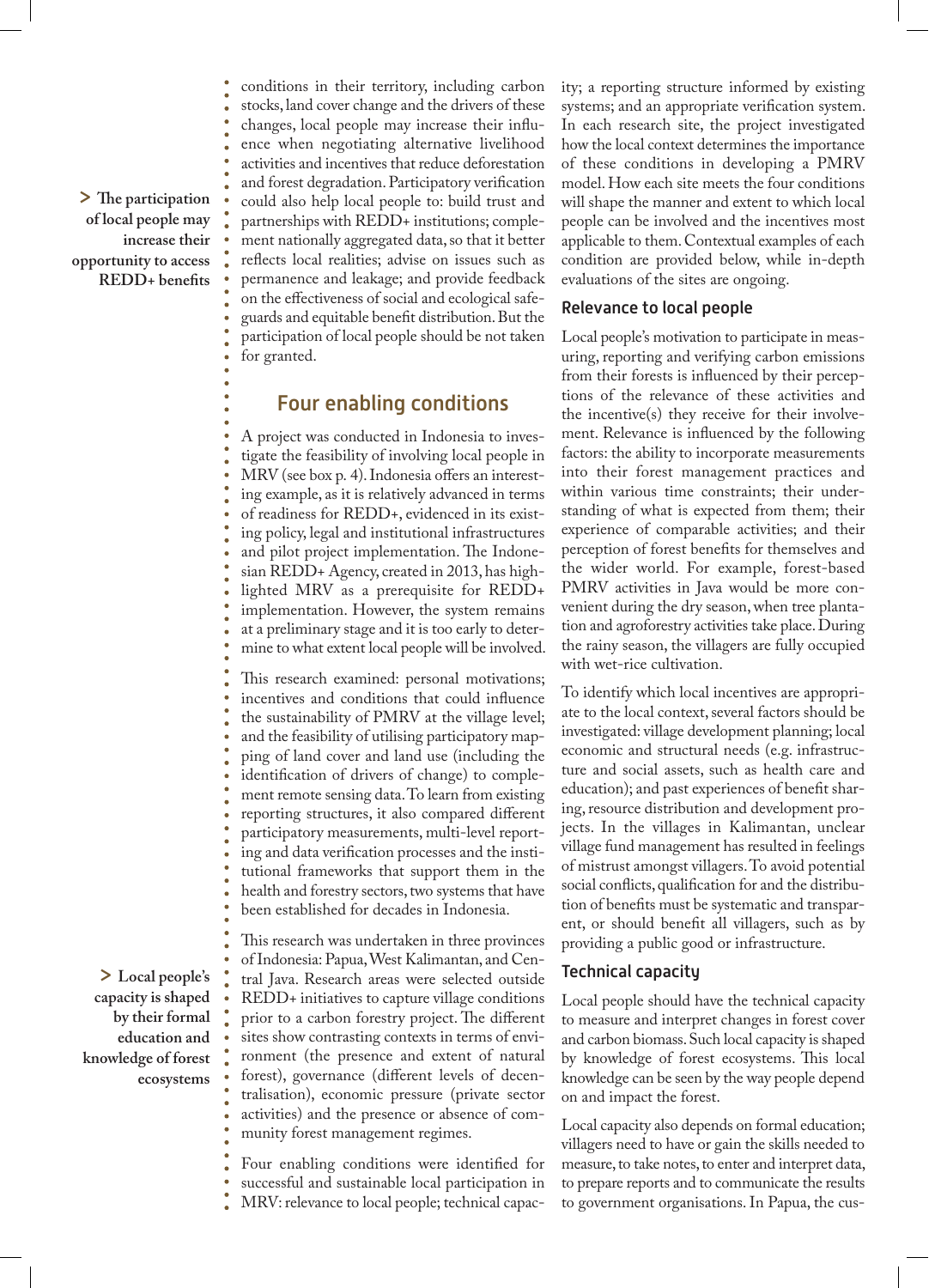tomary authority run by the elders puts them in the best position to identify changes in forest cover, thanks to their ecological knowledge, while the younger generation has the educational skills needed for documenting and reporting. Thus, intergenerational cooperation and participation is necessary. In areas where local capacity is lacking, there is a need for other actors to fill the gap or to indicate whether capacity building is required to enable local people to participate more effectively.

#### An appropriate reporting structure

Local people need a simple reporting mechanism to provide relevant data, yet what is reported needs to meet the standards for carbon accounting. They should be able to regularly and reliably report carbon and non-carbon information to the appropriate levels of REDD+ governance. Understanding existing reporting systems will clarify how information flows, as well as the design of reporting management and the villagers' reporting capacity. For example, in Indonesia, understanding the forestry sector and learning from the health sector (where experience is more advanced) can help to build more efficient and sustainable community-to-national reporting systems. For the last 30 years, village volunteers have been successfully reporting health data to the national level for use in monitoring, decision-making and programme planning.

The success of this system is particularly visible in Central Java, where village volunteers take advantage of good infrastructure (phone network, internet, roads) to consistently report their data in a standard format. On the other hand, in the remote parts of Papua, the lack of Internet and telephone connections means locally collected information must be physically delivered to the higher level. Reporting is infrequent due to the long and expensive boat journey required.

#### An appropriate validation system

A validation system needs to be designed that incorporates information reported by local people with remotely sensed data. Local people have spatial knowledge of their territory that can be displayed through participatory maps of land use and land cover. MRV needs to identify and localise land cover changes, especially forest degradation. This is difficult to do using remotely sensed data alone, as classification would be based only on canopy density.

Ecological and land-use based classifications provided by local people may be used to complement and verify observations provided by remote sensing analysts. For example, in Karanganyar, Central Java, land cover maps developed using remote sensing, when compared to participatory maps, revealed discrepancies that need further verification (Fig. 1). In Kalimantan, remote sensing analysis showed patches of medium-high



> **PMRV can learn from other sectors how to build an efficient and** 

**sustainable reporting** 

**system**